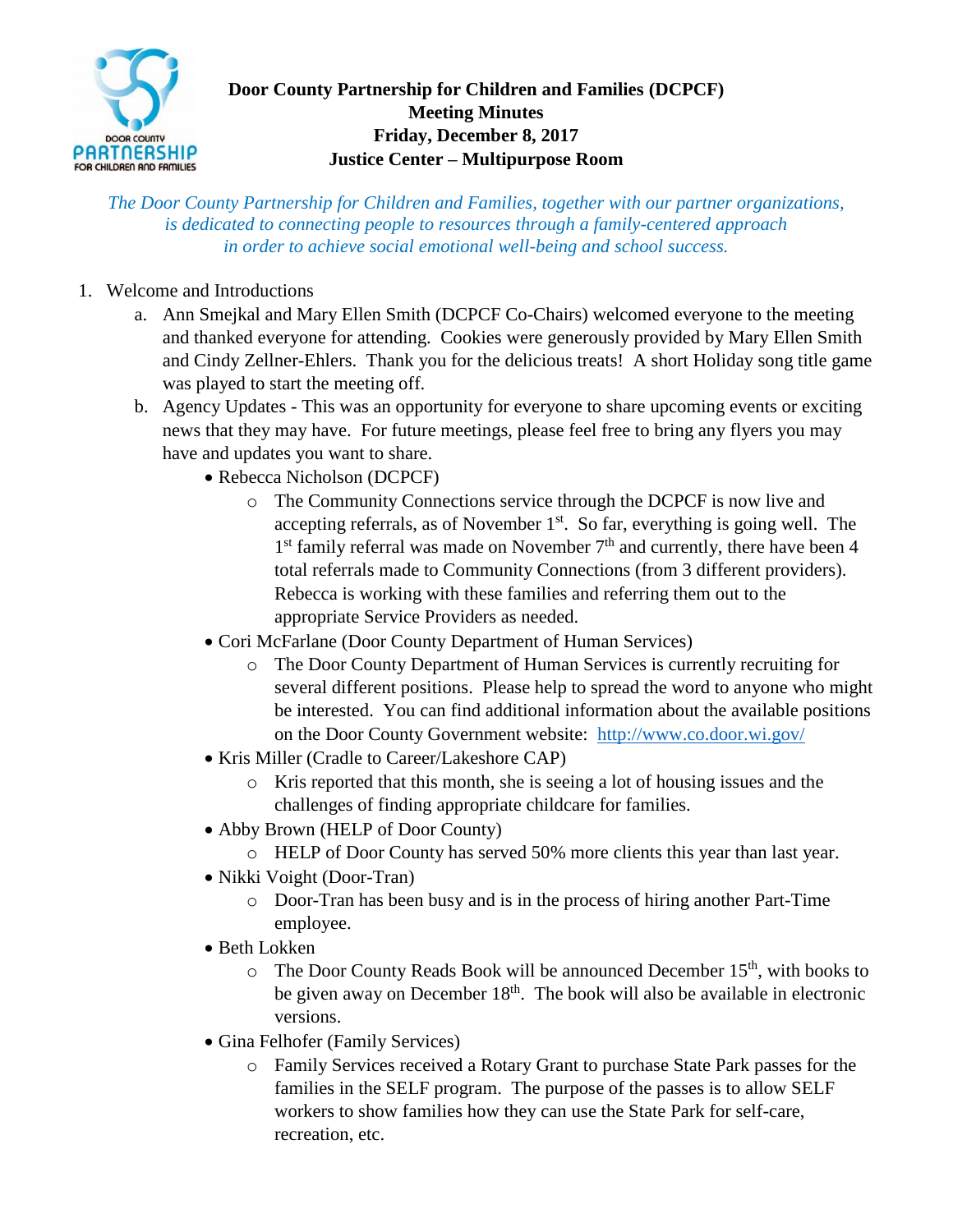- Tenley Koehler (UW-Extension)
	- o The UW-Extension reorganization is still continuing and UW-Extension will be merging with UW-Madison.
- Candis Dart (DCPCF) these will also be shared in the next DCPCF Newsletter
	- o United Way Open House: Wednesday, December  $20<sup>th</sup>$  from 9:00 a.m.  $-12:00$ p.m. at the United Way Office (57. N 3rd Avenue, Lower Level of Associated Bank). Everyone is invited to attend.
	- o RACE: The Power of an Illusion 3-part series and discussion a. Hope Church on Tuesday January  $9<sup>th</sup>$ ,  $16<sup>th</sup>$ , and  $23<sup>rd</sup>$
- c. Please continue to watch for the DCPCF Newsletters. A lot of important information is shared through this newsletter. If you do not receive the newsletter or if you have any information that you would like shared, please email Candis at [doorcountypartnership4children@gmail.com.](mailto:doorcountypartnership4children@gmail.com)

## 2. Committee Reports:

- a. Collaboration Committee Vicki Dantoin
	- Door County Parents website: [www.doorcountyparents.com](http://www.doorcountyparents.com/)
		- o Rebecca has been working to keep the website up to date and relevant. If you see anything that should be changed or updated, please let Candis [\(doorcountypartnership4children@gmail.com\)](mailto:doorcountypartnership4children@gmail.com) or Rebecca know [\(partnershipconnector@gmail.com\)](mailto:partnershipconnector@gmail.com).
		- Provider Section of the Door County Parents website: [www.doorcountyparents.com/providers](http://www.doorcountyparents.com/providers)
			- o The password has been shared previously with providers. If you are in need of the password, please contact Candis.
				- a. This password is the same for all providers. The reason for having the page password protected is to prevent the general public from getting confused by the provided information. There will not be any private information stored in this section of the webpage.
			- o Please take some time to explore the website. The purpose is for it to be used as a resource. We will continue to post information from trainings and subcommittee meetings, as well as information about upcoming trainings and events.
			- o Please let Candis know if there is anything that needs to be changed, added, or updated.
		- Trainings and Collaboration
			- o The Collaboration Committee is continuing to look into several different training opportunities. Watch for information and trainings to come in 2018.
- b. Parent Education Committee Tenley Koehler
	- Raising a Thinking Child
		- $\circ$  The Fall 2017 session of Raising a Thinking Child ran from October  $2^{nd}$  November  $20<sup>th</sup>$ . There were 14 parents (8 families) who completed the Fall 2017 class.
		- o Tenley shared the Impact Report from Fall 2017. At this time, 100% of class participants continue to recommend this program to others.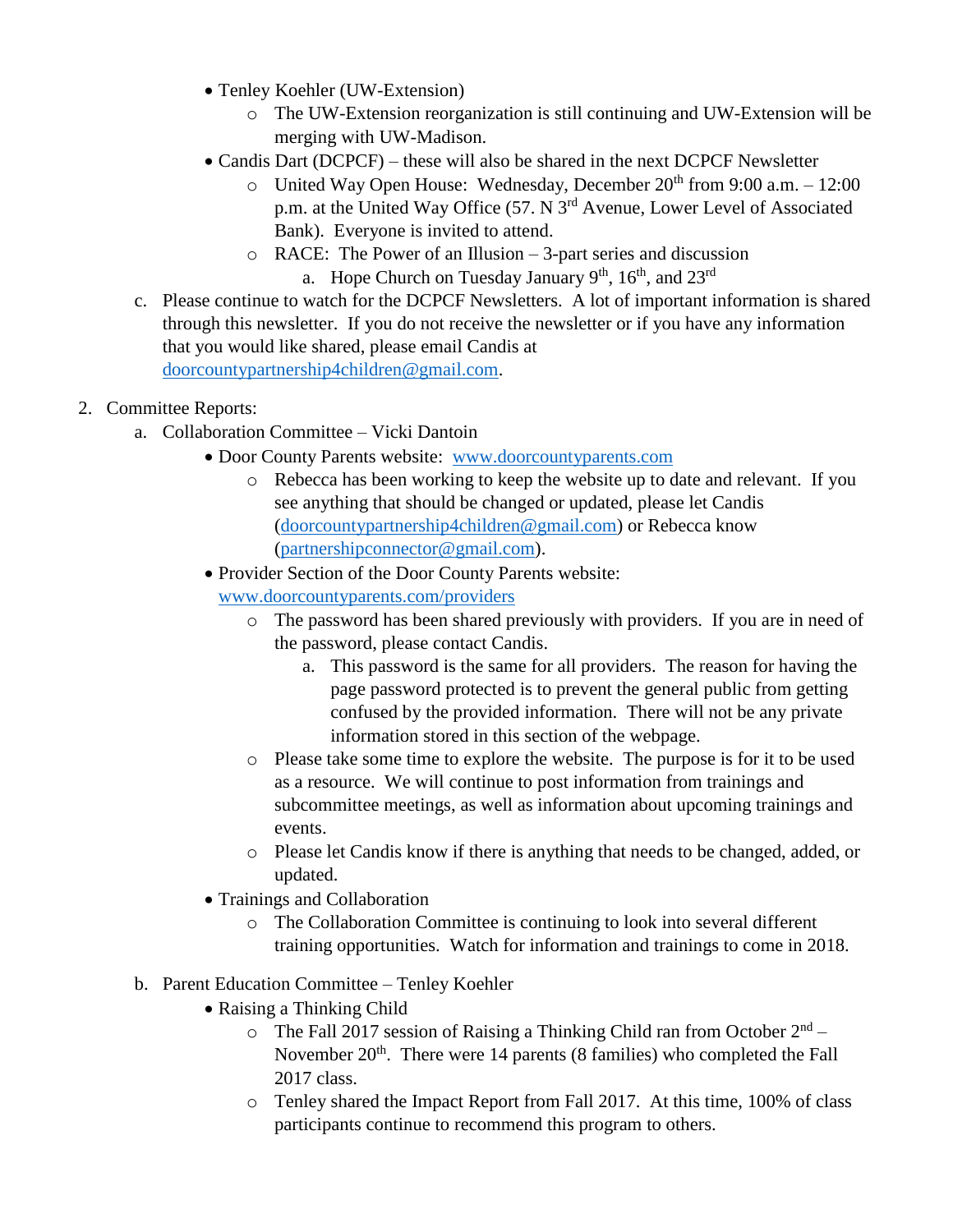- a. Tenley is using the strengths and difficulties questionnaire to evaluate the program. At this time, the amount of data that we have is still small, but eventually we will be able to compare our data to the national data.
- $\circ$  A daytime Winter Raising a Thinking Child class will begin on January 17<sup>th</sup> at 10:00 a.m. Please see the flyer for additional details. Tenley has reached out to the current waiting list.
	- a. Please continue to advertise this program and share it with anyone who might be interested.
- Raising a Thinking Child/I Can Problem Solve Documentary Filming
	- o Filming was done in November. They filmed at Sturgeon Bay's Sunset Elementary School and conducted interviews with Tenley, Ann Smejkal, a teacher, UW-Extension Educators from other counties, and 2 Raising a Thinking Child families from Door County (1 Spring 2017 family and 1 Fall 2017 family).
	- o Once the documentary is complete, we will have access to the footage.
- Block Parties
	- o The Parent Education Committee has been working to plan Block Party opportunities for families.
	- o The purpose of Block Parties is to provide an opportunity for Parents/Caregivers and Children to play together at several stations with different types of blocks, while also learning math, science, and social skills.
	- o A Pilot Block Party will be held on Wednesday, February 14<sup>th</sup>. Families (past Raising a Thinking Child and Focus Group families) will be invited to attend by invitation.
	- o The Parent Education Committee will also be hosting a Block Party during the Sunset School Family Fun Night on April 19<sup>th</sup>.
	- o The Committee will be in need of Volunteers who would like to act as Play Assistants during the Block Party (role is to encourage play between the child and the Parent/Caregiver).
- The next meeting for the Parent Education Committee is Monday, January  $22<sup>nd</sup>$  at 10:30 a.m. For anyone interested in being a Play Assistant, we will be doing a short Play Assistant training during this meeting.
- c. Community Resources Committee Beth Lokken: [http://doorcountylibrary.org/community\\_resources](http://doorcountylibrary.org/community_resources)
	- Beth is continuing to update the Community Resource Guide as needed. If there are any changes/updates/additions that need to be made, please let Beth know [\(blokken@co.door.wi.gov\)](mailto:blokken@co.door.wi.gov).
- d. Marketing Committee Candis Dart
	- The Marketing Committee is continuing to evaluate what we are doing to advertise and promote the DCPCF and Community Connections.
	- Candis and Mary Ellen recently had an interview with the Door County Advocate.
	- Candis, Rebecca, and Mary Ellen were on the WDOR Radio Show on Tuesday, November  $21<sup>st</sup>$ .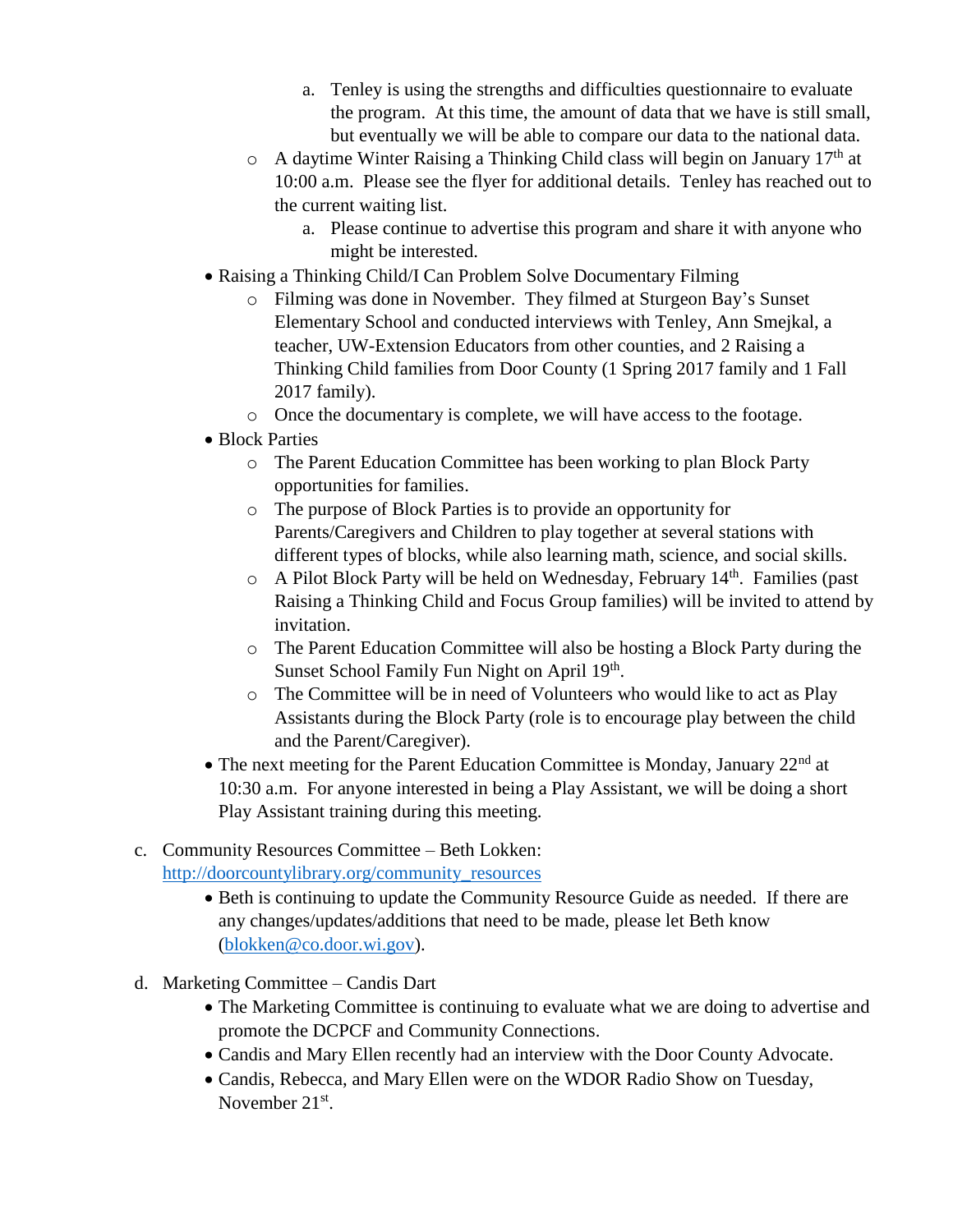- Public Health recently did an interview with the Pulse and talked about the DCPCF and Raising a Thinking Child.
- If you are in need of any promotional materials for the DCPCF (rack cards, Community Resource Guide cards, Community Connections brochures), please let Candis know. We have plenty of these available and would be more than happy to drop them off.
- e. Executive Committee Candis Dart
	- Rebecca provided an additional update for Community Connections.
		- o The Door County Parents website is now a secure and confidential website.
		- o Links to the Provider Referral form and the Family Interest form are now available on the website. These forms can be completed and submitted online. Once submitted, Rebecca will receive an email letting her know that a submission was received. She can then go to the website and retrieve the information.
			- a. As the Community Connector, Rebecca is the only one who sees the information submitted by the Provider or the Family. Personal information (name, etc.) is not seen by anyone else unless a referral is made to a Service Provider, with family approval.
		- $\circ$  On Thursday, December 7<sup>th</sup>, Rebecca had the opportunity to shadow Community Connectors in Manitowoc County. In Manitowoc County, family visits are often done as home visits. However, it is important to note that the Community Connectors in Manitowoc County were previously home visitors and have received additional training.
		- o As we continue to implement Community Connections here in Door County, we will continue to make changes as barriers/needs are identified.
		- o If you would like more information or for Rebecca to come and present to your staff, please feel free to contact her at [partnershipconnector@gmail.com.](mailto:partnershipconnector@gmail.com)
	- Candis provided information on the DCPCF's new Background Check Policy for volunteers and staff.
		- o All staff members will be background checked prior to working with families. Any volunteer who will be working in isolation with children (when the parents are not immediately present – childcare for Raising a Thinking Child, etc.) will be required to complete a background check. Volunteers complete a Volunteer Application and the background check is completed by the DCPCF.
		- o This policy is to protect the families that we work with and the volunteers and staff of the DCPCF.
		- o If anyone is interested in volunteering, please let Candis know, so that she can provide you with a Volunteer Application.
	- Candis provided an update for everyone on her upcoming Maternity Leave. At this time, it is anticipated that she will be out of the office on Maternity Leave from the end of January – Mid-March. She appreciates everyone's patience and understanding during this time.
		- o During that time, the DCPCF sub-committees will continue to meet.